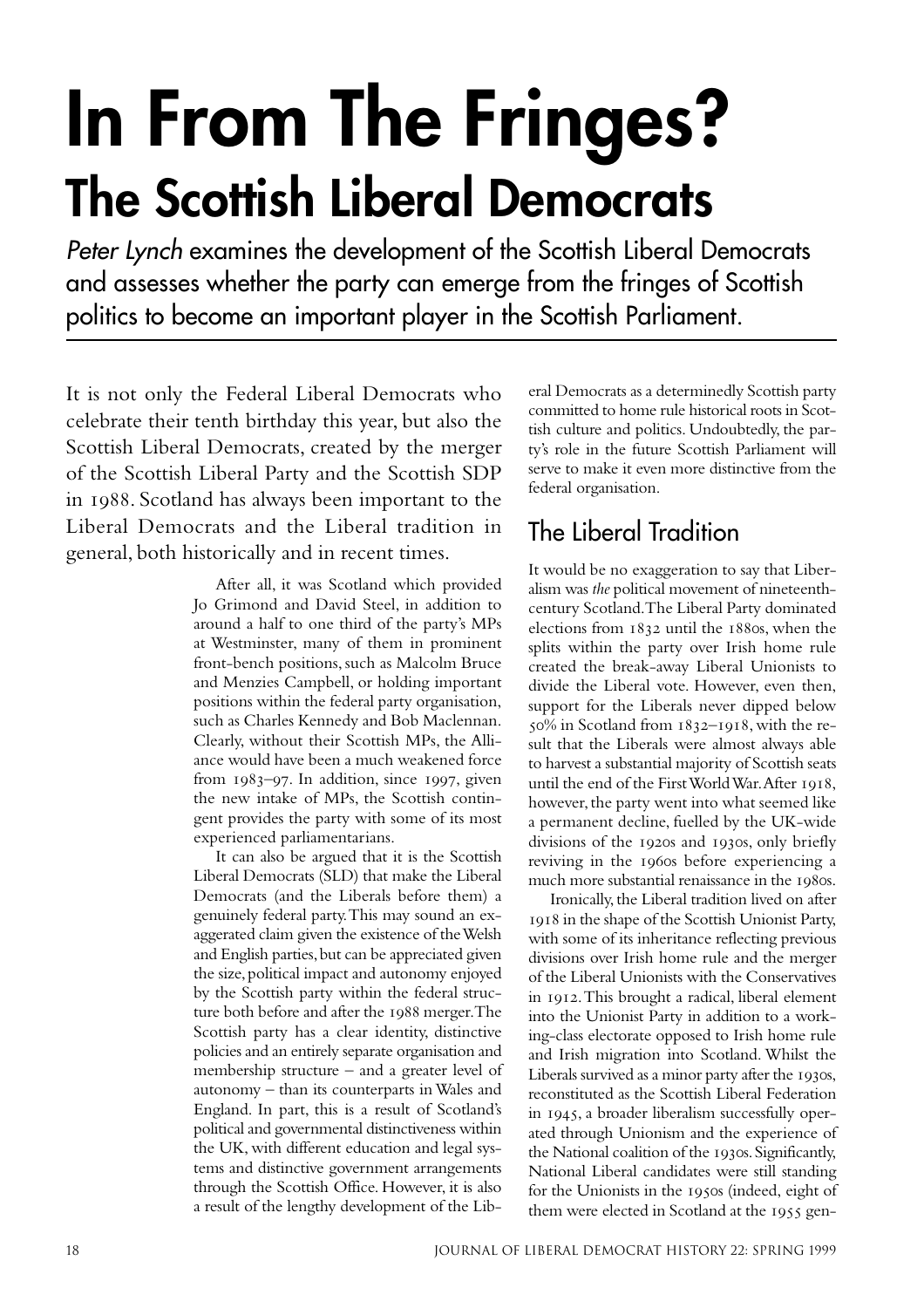eral election), reflecting the extent to which liberalism remained a viable political force in Scotland, though not one which actually helped the Scottish Liberal Party itself. The Unionists were also careful to maintain good relations and tacit electoral alliances with local Liberal parties in a number of Scottish constituencies, in order to avoid splitting the anti-Labour vote. Thus, as the Liberal Party withered away across the UK from the 1920s. it was the Scottish Unionists who were able to appear as a replacement party and the natural home for disaffected and disenfranchised Liberals as Liberal organisation declined – though Labour was also able to benefit from an ability to attract former Liberal voters.

The Unionists' success mirrored the Scottish Liberal Party's failures in the period from the 1920s to the s. Party-political liberalism declined across Scotland, and the party confined itself to contesting a limited number of seats at general elections due to its organisational weaknesses. For example, in 1951, the Scottish Liberals only contested nine of the seventy-one seats, followed by only five in 1955. Of course, such targeting yielded reasonable results in these seats. It helped to maintain local organisations and support bases in some rural areas which would provide the grounds for future success – as in Gordon, which the Liberals contested at every post-war election (except 1959), Russell Johnston's Inverness seat, which the party fought at every election from 1945 onwards (except 1951) and David Steel's seat in the Borders, which the party contested at every election from 1945.<sup>2</sup>

However, the inability to fight the majority of seats in Scotland between  $1951$  and  $1974$  meant that Liberal popular support fell away across large parts of the country, despite efforts to revive support by the party's grassroots. Significantly, it was only in 1983, with the advent of the Alliance, that the Liberals (together with the SDP) were able to contest all of Scotland's Westminster constituencies.

The party's weaknesses in organisation and membership provide part of the reason for the limited success of the party in later years – and why those successes only occurred in certain parts of Scotland – but the rise of the Scottish National Party is also an important factor. Unlike the Liberals in England, the Scottish party faced an important competitor for the third-party vote as Scotland developed into a four-party system in the 1970s and 1980s. For example, the Liberal revival in 1974 saw the party's support in England rising to  $21.3\%$  in February and  $20.2\%$  in October. In Scotland, the party was pegged back to only  $7.9\%$  and  $8.3\%$ at the two elections, whilst the Nationalists emerged to take  $22.1\%$  and .% and become Scotland's second party.<sup>3</sup> The Liberals gradually coped with the Nationalist threat in their own heartlands, but the SNP has remained a long-term obstacle to the Scottish Liberal Democrats and has often appeared more capable of upsetting the two-party balance in Scotland than its older Liberal rival – often in dramatic style.

### Electoral prospects

Although in the past the Scottish Liberal Democrats can clearly be seen as the victims of an unfair voting system, over the last decade they have become experts at playing the first-past-the-post system. Indeed, the Scottish Liberal Democrats have not been disadvantaged by the FPTP system, through the party's ability to concentrate its support in a small number of constituencies. In the 1980s and 1990s, the success of the party's targeting was evident from its ability to win and retain seats in general elections, even while its support was declining in Scotland after 1983, and remained static at 13% between 1992 and 1997.

There are two problems with the party's electoral performance in Scotland. First, too much of it has come at the expense of one party, the Conservatives. Clearly, there have been special factors at work here in relation to the anti-Scottish image

of the Tories, but the SLD does remain vulnerable to a Conservative revival.

Second, there is the fact that the SLD's support is often non-existent outside its heartlands in the Borders, Highlands and Northeast. Besides Edinburgh West, the party has no urban seats and is a marginal force in the central belt, which contains the bulk of Scotland's population and seats. This reality makes the SLD appear as something of a 'regional' party in Scotland, represented in the rural areas and small towns, in competition with the Conservatives, but unable to challenge Labour or the SNP. Devolution and the use of the additional member system for elections to the Scottish Parliament is one route out of this electoral ghetto, as the SLD can expect to pick up votes and seats through the regional party lists in urban central Scotland, giving it a level of representation that has so far eluded it.

The SLD's opinion poll rating for elections to the Scottish parliament on 6 May 1999 have shown nothing of the volatility of support for the SNP and Labour, but they have demonstrated an opportunity to perform well. The fact that the election involves a two-vote system has demonstrated the party's ability to win support on the second ballot for regional party lists. For example, polling for the *Herald* in July 1998 suggested that the SLD would gain  $8\%$ of first votes and 12% of second votes, which would deliver fifteen seats, whilst by December 1998 this had risen to  $12\%$  on the first vote and  $16\%$  on the second, delivering nineteen seats.

Either result would put the party in a position to play a role in a coalition government. Also, such polls have been taken well in advance of the campaign itself. The SLD are formidable constituency campaigners, and can also be expected to gain from the new system through fighting a distinctive second-vote campaign as the balancing party, capable, through coalition, of radicalising Labour or, alternately, moderating the SNP.